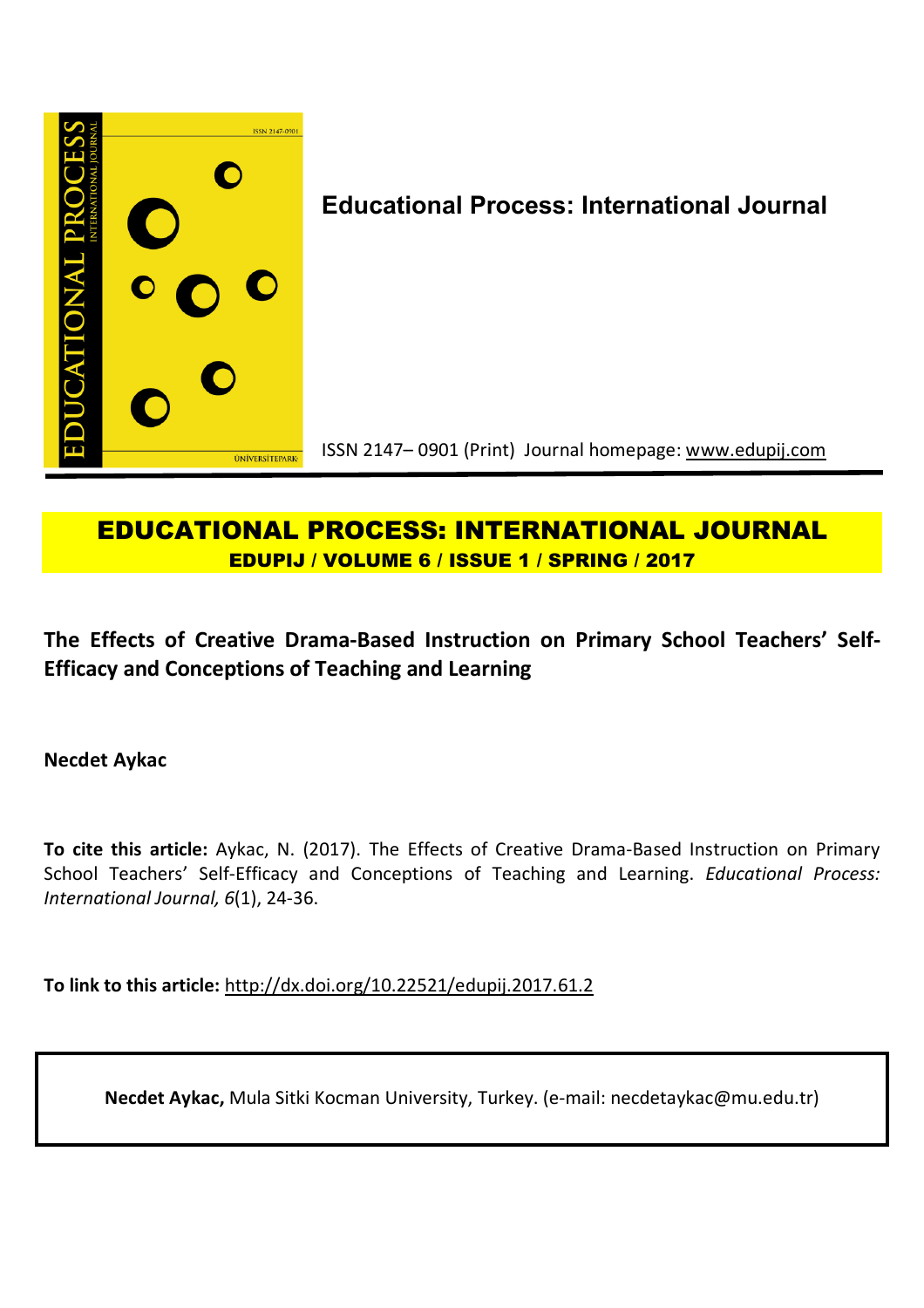## **The Effects of Creative Drama-Based Instruction on Primary School Teachers' Self-Efficacy and Conceptions of Teaching and Learning**

## NECDET AYKAC

#### **Abstract**

The purpose of this study was to examine the influence of creative drama-based instruction on in-service primary teachers' self-efficacy and teaching and learning conceptions. In this study, sequential explanatory mixed model was used. Questionnaires determining in-service teachers' self-efficacy and teaching and learning conceptions were administrated as pre-test and post-test. In addition to this, as qualitative data at the beginning of the program, participants were asked to answer open-ended questions to map their readiness for the program, including their expectations. At the end of the program they were asked to what degree their expectations were met, and what they learned from the program. A total of 20 female and 20 male in-service primary teachers participated in creative drama-based instruction that consisted of a total of 48 hours over six days. Results showed that the creative drama-based instruction increased primary teachers' self-efficacy. Teachers reported that creative drama-based instruction had teachers develop more constructivist approach in teaching and learning. Implications and future research direction were also discussed.

**Keywords:** conception of teaching and learning, creative drama, primary teacher education, self-efficacy.



EDUPIJ / ISSN 2147– 0901 © 2017 Copyright © 2017 by ÜNİVERSİTEPARK Limited edupij.com

………………………………………........….....………………………………...……………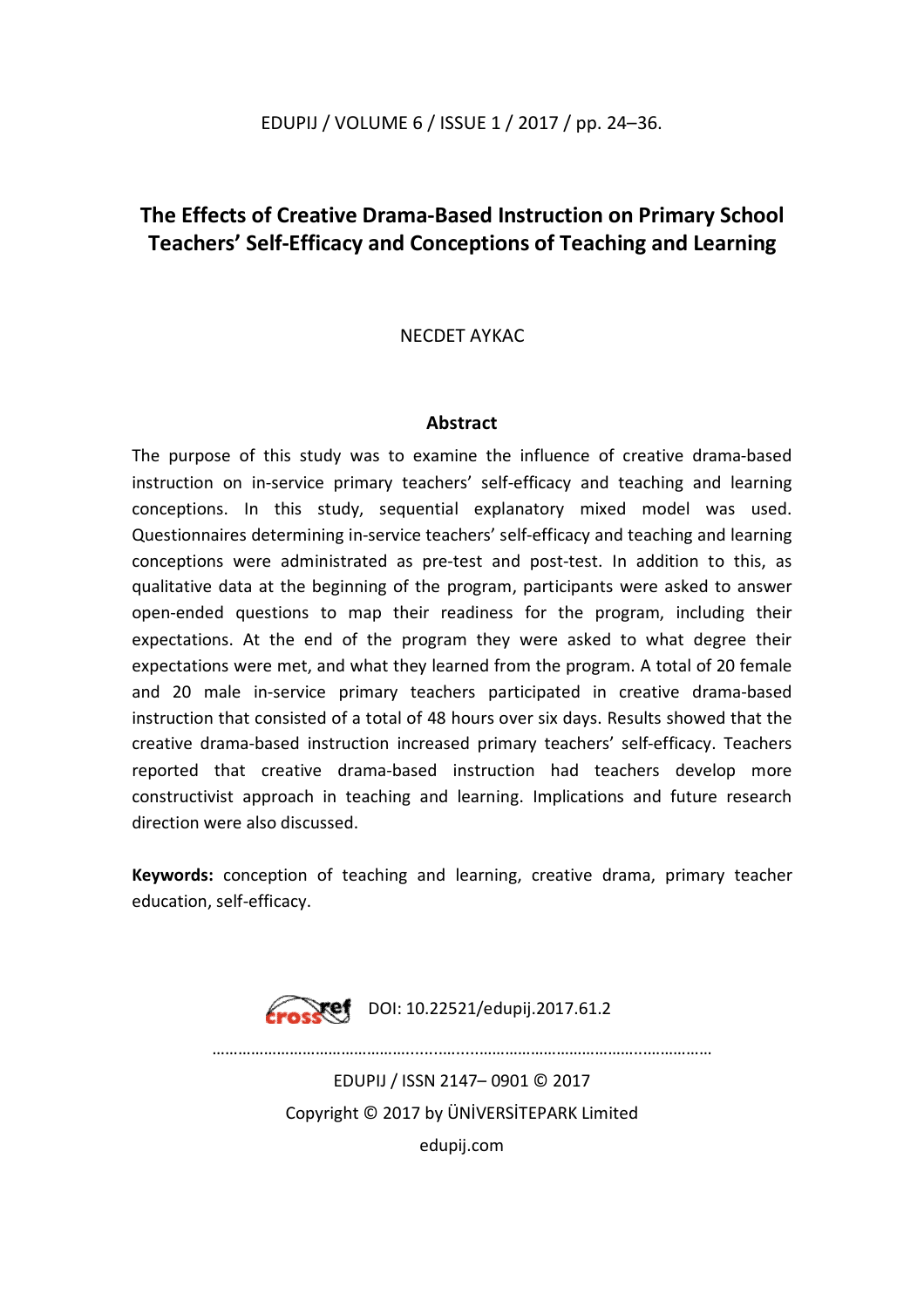#### **Introduction**

The concepts of understanding teaching and learning mostly refer to beliefs about the teaching and learning approaches preferred by teachers (Chan & Elliott, 2004). In traditional classrooms, teachers mostly prefer and practice a teacher-centered approach. In such classrooms, teachers aim at transferring information to students and managing all learning process by themselves. However, after recent evidence that such a learning environment is ineffective for learning, there has been a switch from this traditional approach to a constructivist approach, which where the learner is required to take an active role in building new information and experiences. This switch has influenced the curriculum and the way teachers approach teaching in the classroom. Research reported that teachers seem to espouse constructivist approach as a more effective way of teaching (Aypay, 2011; Bas, 2014; Sacıcı, 2013; Sahin & Yılmaz, 2011). However, because of their role models and the way they were trained, teachers do not seem to completely avoid practicing the traditional approach in the classroom; rather, they shape their classroom practices by using both approaches. Some studies have even reported that it was unclear which approach teachers distinctly adopted in their classrooms (Bas & Beyhan, 2013; Chan & Elliot, 2004). However, this switch in the educational system shows that it is inevitable that classroom learning practices should be based on the constructivist approach.

Constructivist approach involves an active process in which the learner combines new knowledge with pre-existing knowledge (Jones & Brader-Araje, 2002). Constructivist approach mostly appears as creating meaning and this process should be fulfilled by the learner (Biggs, 1996). In the constructivist approach, it is believed that specific activities and a richer experience activate the learning process and positively contribute to all learning (Brooks & Brooks, 1999). In this view, the constructivist approach should be designed to foster a learner's problem solving, critical thinking, and creative skills (Fer & Cirik, 2007). With this perspective, constructivism is a fundamental approach to create active learners in the classroom (Simons, 1997).

Along with the worldwide switch towards the constructivist approach in learning and teaching, the construct approach became part of the national curriculum of Turkey during the 2004-2005 academic year. The constructivist approach has paved the way for a transition from teacher-centered to student-centered education. However, around half of the teachers in Turkey reported a need for professional help to design teaching methods, assessments, and to create learning environments to implement the constructivist approach in their classrooms (Akcadag, 2010). This highlights that it is important to give practical opportunities for both pre-service and in-service teachers on how they could design proper assessments, activities, and environment in order to successfully implement the constructivist approach.

To increase the quality of education, teachers should be trained after having started working in schools. Due to the increasing amount of new knowledge that is required of new teachers, as well as teaching methods and assessments, teachers' pre-service training may be inadequate. Therefore, teachers are required to renew and improve their teaching qualifications by attending professional development programs. According to Abazoglu (2014), professional teacher development programs result in an increase in student achievement. Therefore, providing professional development opportunities to teachers can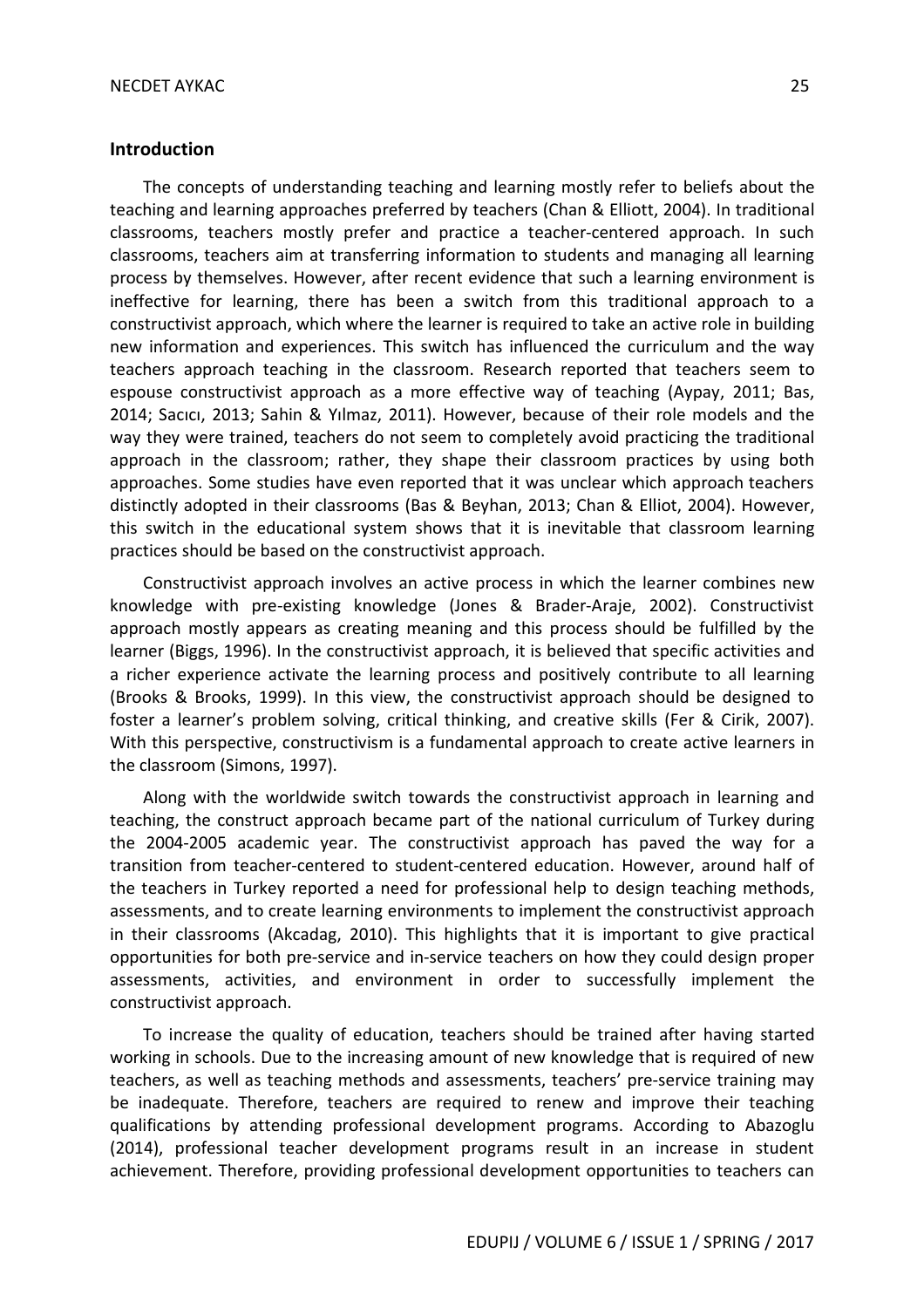increase the success of both students and teachers, and therefore the quality of teaching and learning in schools. According to Darling-Hammond and McLaughlin (2011), teacher professional development programs should be designed on the use of a collaborative learning approach that teachers can then apply in their classrooms with their students in order that teachers learn how to apply student-centered classroom activities. Also, these sort of activities allows teachers to interact with each other and becomes a part of social learning. According to Philips (1991), teachers' professional development is a process that should be designed to foster teachers' teaching, assessment, and the use of material skills. Studies reported that professional development programs that involve active learning activities, adequate learning time and resources, and collaborative learning among teachers are the more effective ones (Dogan, Cakıroglu, Cavus, Bilican, & Arslan, 2011; İlgan, 2013). Therefore, there is a need for professional development activities that involve active and collaborative learning that teachers can then use in their classrooms.

One of the most effective applications of active learning methods is creative drama. In recent years creative drama has been used as an effective method in terms of contributing to students' active learning in the educational system. According to Polisini (1994), creative drama is the recreation of dramatic moments in life situations through teacher interaction and group processes. All participants are active in the process of creative drama and can experience the physical and emotional feeling together. Because all participants are active in the process, creative drama has gained significant importance in our educational system as a constructivist approach. Because it is combinable with other teaching methods, creative drama allows teachers to create a rich learning environment with the ability for students to build upon their knowledge (Aykac & Ulubey, 2008). The applications of creative drama in education place students right at the center of the learning process, allowing them to learn through experience, with teachers taking on a guidance role throughout the learning process (Ødegard, 2002). Consistent with the constructivist approach, creative drama allows students to construct new knowledge by integrating their pre-existing knowledge with that of their own experiences. Moreover, creative drama allows the teachers to integrate contents and methods from other discipline to create for better student learning opportunities. With such learning activities, it is possible to advance students' teaching techniques including station, collaboration, group study, trips and observation, demonstration, experiment, argumentation, brainstorming, inquiry-based learning and educational games through creative drama to foster students' scientific process skills with an emphasis on fun, critical, scientific thinking, and social skills (Danielson, 1992). Furthermore, because it includes activities from daily life as well as providing an active learning environment, creative drama-based instruction can bring life and learning together (Arieli, 2007). By the creation of such energy in the classroom, creative drama can be used as an effective method for the development of students' creativity to fulfill the educational aims. Creative drama students have opportunities for a student-centered instruction, rather than the more traditional teacher-centered approach. In creative drama instruction, students take responsibility for their own learning and teachers' responsibilities change to that of a guiding role in students' learning and personal development. In addition, because of this natural energy in creative drama classrooms, students are encouraged to participate in the learning process. Creative drama asks questions of students in order for them to be active in the learning process and therefore to investigate and discover learning (Annarella, 1992). The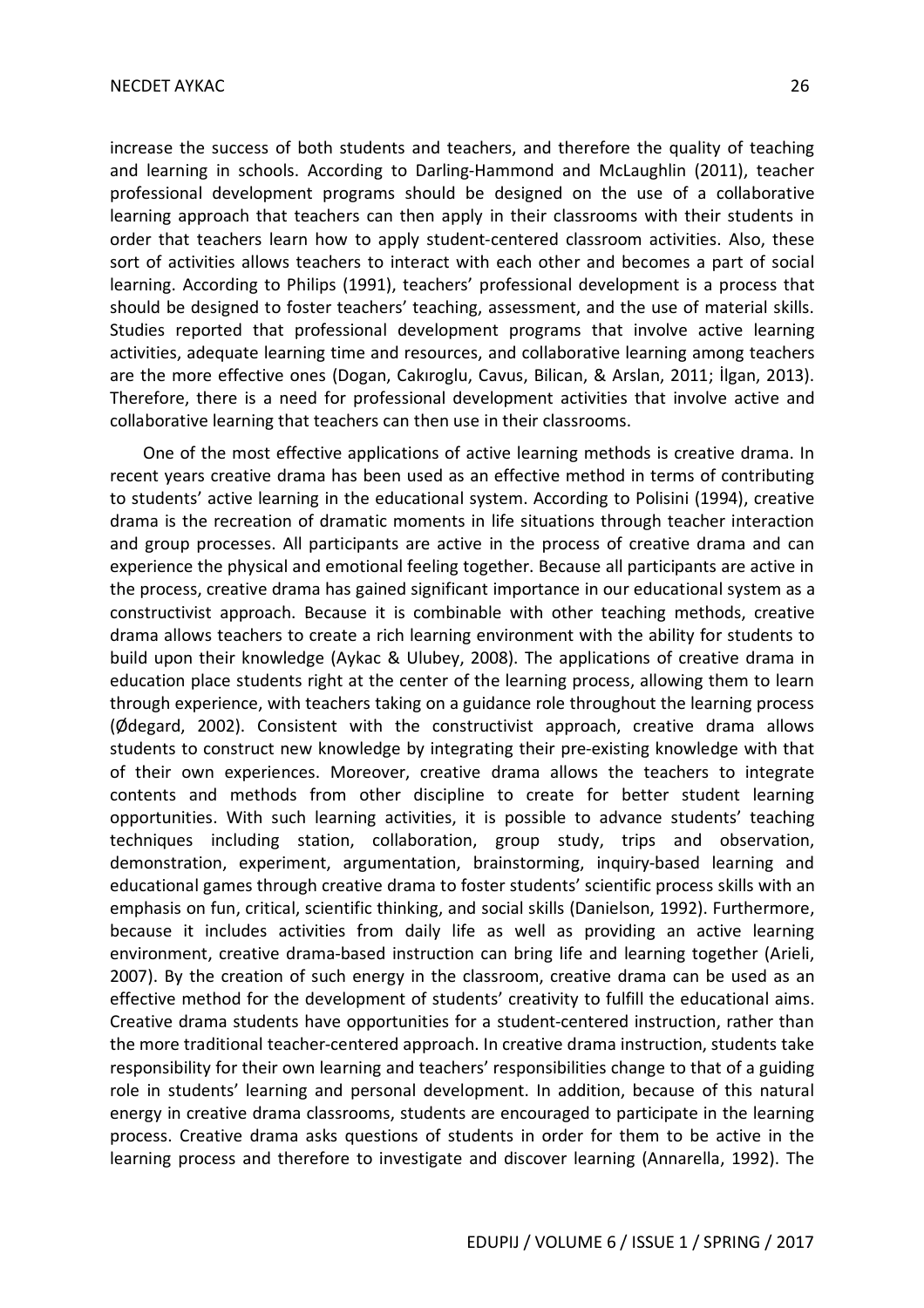use of creative drama in the classroom allows students to foster their thinking, creativity, verbal and written communication skills.

In addition, students in creative drama are provided opportunities to demonstrate not only what they already know, but also to show their creativity and talents (Adıguzel, 2006). One of the goals of creative drama develops students' cognitive, affective and psychomotor skills (Dupont, 1992). In this perspective, creative drama is a powerful tool to foster children's feelings, thoughts and behaviors. Also, because it allows students to express themselves by interacting with others, it sharpens their self-perception in a social environment and contributes to their intellectual and emotional development (Somers, 1994). From this point, it has the potential to play an important role in educating inquiring individuals who express themselves physically and verbally. Creative drama has the potential to make learning fun for students (Adıguzel, 2012).

Creative drama has the potential to develop teachers' self-efficacy by providing an effective tool for learning. Teachers' self-efficacy perception is related to beliefs about their competency level, rather than their actual competency level (Pajares & Schunk, 2001). Teachers' self-efficacy refers to their perceptions about their own competence in order to fulfill the educational aims in the classroom. The level of teachers' self-efficacy about their teaching ability, high or low, may be an effect on the success of the teaching process. Research has reported that teachers tend to do things in which they feel adequate and to run away from things they consider themselves inadequate for (Bandura, 1997; Pajares & Schunk, 2001). The high levels of teacher self-efficacy positively contribute to student achievement on language and social studies courses (Gibson & Dembo, 1984). Also teachers with high self-efficacy tend to behave in a less intrusive manner in their teaching and class management (Henson, 2001). According to Ross (1998), teachers with high self-efficacy are inclined to spend more effort to use new techniques and approaches in their classroom and to raise student achievement. On the other hand, teachers with low self-efficacy tend to be less motivated to perform their teaching duties, and give up putting in the necessary effort for teaching, and thereby create a negative learning environment for students in the classroom (Brouwers & Tomic, 2000). Therefore, teachers' self-efficacy emerges as an important element in the educational setting.

In addition to self-efficacy, conceptions of teaching and learning that teachers hold are important factors affecting the quality of teaching in schools. Teachers' conceptions of teaching and learning are defined as how teaching and learning should be done and what methods and techniques should be used in the classroom (Chan & Elliott, 2004). In the literature, two different conceptions, constructivist and traditional approaches, have been discussed (Aypay, 2011; Oguz, 2011). The traditional approach refers more to teachercentered approach including lecturing, whereas the constructivist approach gives students more active roles. Teachers' ideas about teaching and learning also influence the instruction as either teacher-centered or student-centered. Teachers' conceptions on teaching and learning may influence how they teach and use materials and techniques in classrooms. Teachers seem to use both approaches in their practices. Therefore, there is a need to foster teachers' conceptions toward the constructivist approach.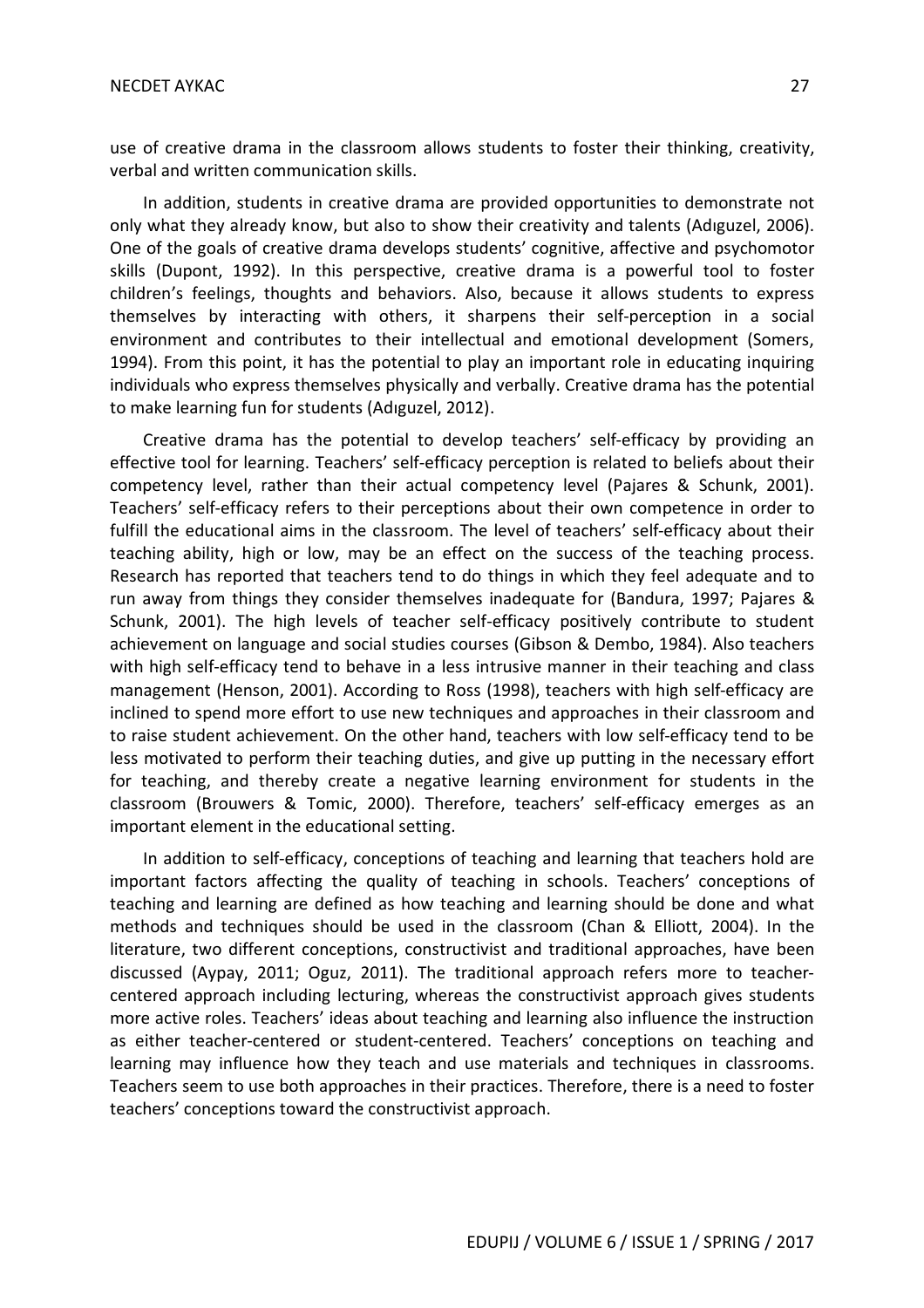The purpose of this current study is to develop creative drama activities for in-service teachers and to test whether or not these activities are effective to develop in-service teachers' self-efficacy and teaching and learning conceptions. With this aim, the current study has the following research questions:

- Is creative drama-based instruction effective to increase teachers' self-efficacy?
- How do creative drama teaching activities influence the teachers' teaching and learning conceptions (traditional and constructivist)?

#### **Methodology**

In this study, sequential explanatory mixed model was used. In sequential explanatory mixed methods design, researchers collect and analyze quantitative data first, and then collect qualitative data to better describe and analyze the quantitative data. The research priorities are generally quantitative data, whereas qualitative data are obtained to explain the quantitative data (Creswell, 2003). By utilizing one-way experimental design, questionnaires determining in-service teachers' self-efficacy and teaching and learning conceptions were administrated as the pre-test and post-test. In the quasi-experimental phase of the current research, one group pretest-posttest design was used. In this design, the researcher assigns one group to obtain data. For this aim, pretest scores are gathered at first. Then, any treatment is implemented and the posttest scores are gathered at the end of the intervention. In addition to this, as qualitative data at the beginning of the program, participants were asked to answer open-ended questions to map their readiness for the program including their expectations. At the end of the program they were asked to what degree their expectations were met, and what they learned from the program.

In this study third and fourth grade primary teachers in Turkey were selected as the focus group interviews. The researchers specifically focused on the primary teachers of third and fourth grades because they teach across all subject areas. A flyer about the program was advertised to all schools in Turkey through the Ministry of National Education and the website via creativedrama.com (pseudonym name). After the announcement, a total of 684 primary teachers from seven regions of Turkey applied to participate in the program. Of these respondents, 20 female and 20 male in-service teachers were randomly selected considering applicants' regions in Turkey. Because primary teachers are responsible for the teaching of a variety of subjects (science, mathematics etc.), activities were planned and implemented in order to increase the effectiveness of teachers in these subject areas to enhance their knowledge and skills.

The creative drama program consisted of a total of 48 hours of sessions over six days. The program research is located in Mugla, Turkey. The participants attended creative drama sessions in a variety of sites including the classroom, a museum, science laboratory and open-area (astronomy observation). The creative drama sessions were conducted by ten recognized experts in their area, together with seven assistants. The sessions included activities from a variety of subject areas including Turkish language, science, mathematics, social sciences, and music. The programs involved creative drama activities such as "meeting-communication", "introduction to creative drama", "from scientific knowledge to innovation", "sun observation with a telescope", "colors in nature", "innovative science experiments in science teaching", "I'm moving", "my story tree", "building my musical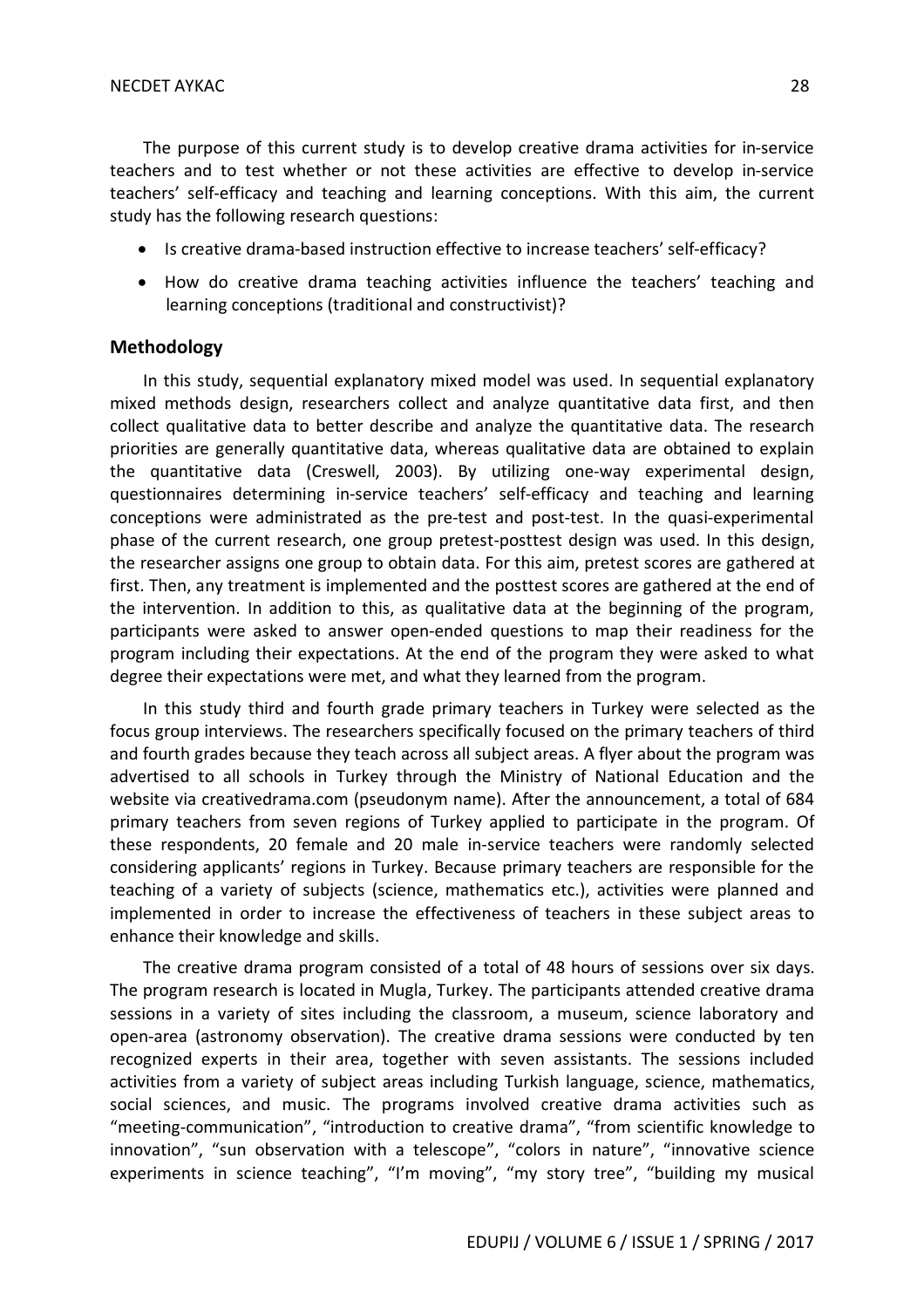instrument", and "different learning sides". Activities combined creative drama with other teaching techniques including station, buzz, jigsaw, experiment, question-answer, argumentation, brainstorming, demonstration, and gossip ring.

Established self-report questionnaires were used to map the participants' self-efficacy and teaching and learning concepts. The following questionnaires were selected, having already been adapted and validated for Turkey.

#### *Teacher Self-Efficacy Scale*

To determine teachers' self-efficacy, the Teacher Self-Efficacy Scale (TSES) was used. TSES was developed by Tschannen-Moran and Woolfolk-Hoy (1998) and adapted to the Turkish context by Capa, Cakıroglu, and Sarıkaya (2005). As a nine-point, Likert-type scale (graded from  $1 = 'Notbing'$  to  $9 = 'A$  great deal'), TSES consists of 24 items in three dimensions and measures participants' sense of self efficacy in student engagement, instructional strategies, and classroom management. The total score range of TSES is from 24 (lowest possible score) to 216 (highest possible score). A high mean score in any dimension refers to a high sense of self-efficacy in the corresponding dimension. In their study with 628 pre-service teachers in Turkey, Capa et al. (2005) reported fit value of TSES as RMSEA = .065 and CFI = .99, and Cronbach alpha values as .82 for student engagement, .86 for instructional strategies, and .84 for classroom management. In this study, the Cronbach alpha values for the whole TSES and the three dimensions were computed as .93, .82, .86, and .84, respectively.

### *Teaching-Learning Concept Questionnaire*

To determine teachers' teaching-learning concepts, the Teaching-Learning Concept Questionnaire (TLCQ) was used. TLCQ was developed by Chan and Elliot (2004) and adapted to the Turkish context by Aypay (2011). As a five-point, Likert-type scale (graded from 1 = 'Strongly Disagree' to 5 = 'Strongly Agree'), TLCQ consists of 30 items in two dimensions as traditional and constructivist conceptions. Traditional conception refers to views that teaching is a non-problematic transfer of knowledge, whereas constructivist conception refers to the idea that that learning is the creation and acquisition of knowledge by the learner. A sample item of traditional conception is "Good students keep quiet and follow teacher's instruction in class" (Chan & Elliott, 2004, p.825). A sample item of constructivist conception is "Good teachers always encourage students to think for answers themselves" (Chan & Elliott, 2004, p.825. In their study with 385 pre-service teachers in Hong Kong, Chan and Elliot (2004) reported fit value of TLCQ as RMSEA = .054, and Cronbach alpha values as .84 for both dimensions. In this study, the Cronbach alpha values for the whole TLCQ and the two dimensions were good, at .82, .74, and .84, respectively.

#### *Open-Ended Questionnaire Form*

A written opinion form was developed by the researchers. The written opinion form consists of open-ended questions asking primary teachers about their expectations from the program, the influence of the program on their self-efficacy and conceptions of teaching and learning, how their expectations are met by the program, what changes they would expect to see in their classroom practice after the program, and what other changes they might want to add. The language of the opinion form was examined by three experts from the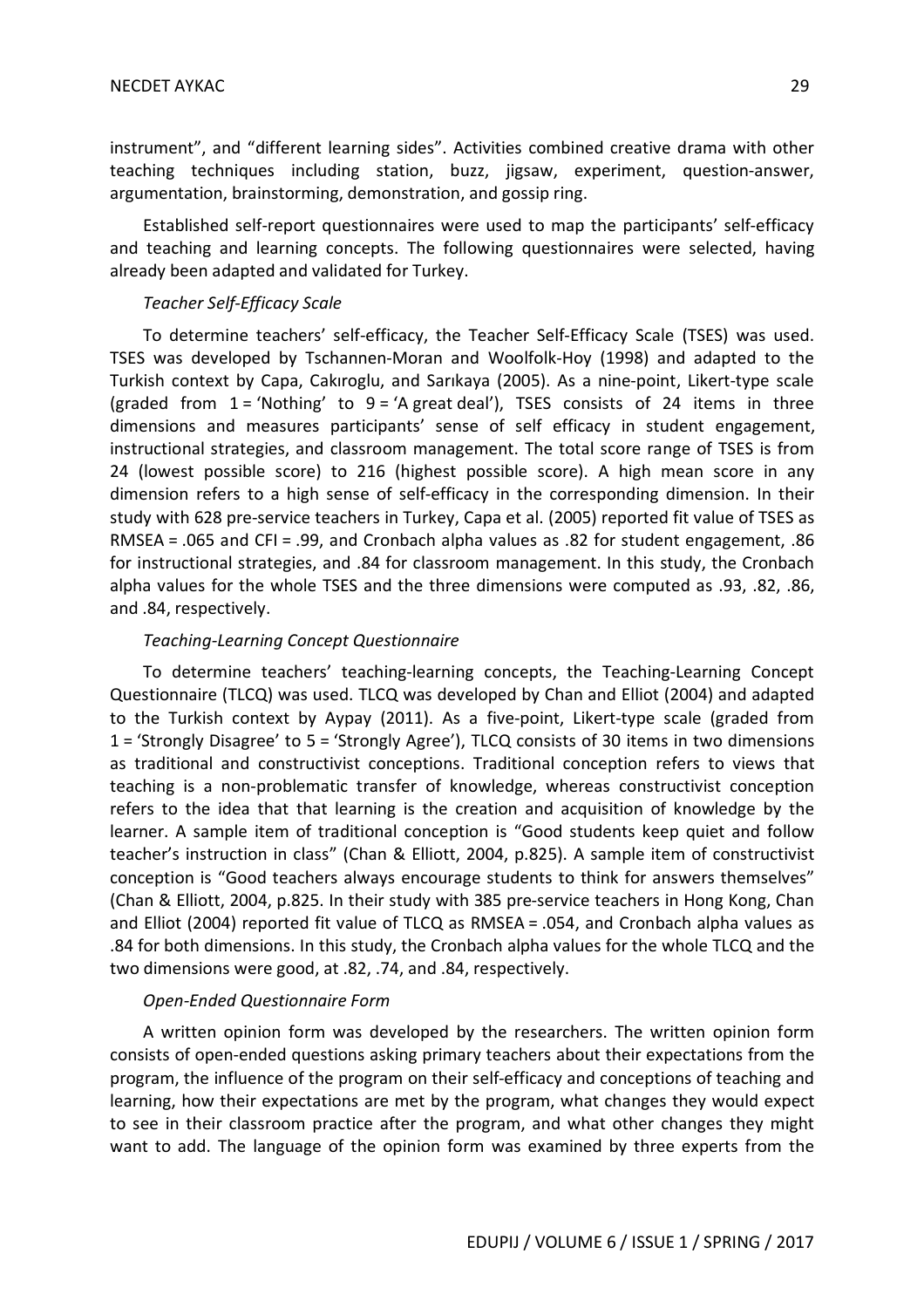Several qualitative and quantitative data analysis methods were used in this study. To analyze the quantitative data, a total pre- and post-score was calculated for each teachers' self-efficacy, traditional, and constructivist conceptions. To address the research questions, analysis of variance (ANOVA) test was employed. The teachers' pre- and post-test scores were also compared on variables including gender and teaching experience. Content analysis method was used to analyze the qualitative data. For supporting the trustworthiness of the qualitative data in the current research, member checking technique was employed. In addition, the some quotations were provided from the participants to support the findings obtained from the qualitative part of this research.

#### **Results**

#### *Quantitative Findings*

A total score of pre- and post-test from self-efficacy, traditional, and constructivist conceptions were computed for each teacher. The total mean score of teachers' self-efficacy is shown in Table 1. At the pre-test, the teachers' self-efficacy mean-score was 6.63, whereas at the post-test, the mean score of teacher self-efficacy was 7.33. ANOVA results showed that there was a statistically significant difference between the pre- and post-tests,  $F(1, 39) = 1757.81$ ,  $p < 0.001$ . The effects size of the analysis was .67. This would be deemed by Cohen's guidelines as a very large effect size; 67% of the variance was caused by the IV (treatment, creative drama-based instruction). This result indicated that the creative dramabased instruction had a positively influence on teachers' self-efficacy level.

| Table 1. Descriptive statistics for the TSES |           |                |          |      |           |                              |  |  |  |
|----------------------------------------------|-----------|----------------|----------|------|-----------|------------------------------|--|--|--|
|                                              |           | N              | Pre-test |      | Post-test |                              |  |  |  |
|                                              |           |                | M        | sd   | M         | sd                           |  |  |  |
| Gender                                       | Female    | 20             | 6.63     | 1.37 | 7.19      | 1.22                         |  |  |  |
|                                              | Male      | 20             | 6.63     | 1.32 | 7.54      | 0.98                         |  |  |  |
|                                              |           |                |          |      |           |                              |  |  |  |
|                                              | $1 - 5$   | 1              | 7.28     |      | 7.80      | $\qquad \qquad \blacksquare$ |  |  |  |
|                                              | $6 - 10$  | 9              | 7.00     | 1.54 | 7.36      | 1.28                         |  |  |  |
| Experience                                   | $11 - 15$ | 8              | 6.26     | 1.19 | 7.36      | 0.97                         |  |  |  |
| (years)                                      | $16 - 20$ | 12             | 6.34     | 1.97 | 7.19      | 1.73                         |  |  |  |
|                                              | $21 - 25$ | 8              | 6.72     | 1.19 | 7.39      | 0.91                         |  |  |  |
|                                              | $25+$     | $\overline{2}$ | 7.80     | 0.82 | 8.06      | 0.93                         |  |  |  |
| Total                                        |           | 40             | 6.63     | 1.34 | 7.33      | 1.02                         |  |  |  |

At the pre-test, female and male participants' self-efficacy level were the same, M= 6.63. At the post-test, while the females' mean score for self-efficacy was 7.19, the males' self-efficacy score was 7.54. ANOVA results showed that there was a statistically significant difference between the pre- and post-test for female and male teachers, F  $(1, 19)$  = 1502.42, p< 0.001 and F  $(1, 19)$  = 1945.91, p< 0.001, respectively. Although the post-test teachers' self-efficacy level increased for both groups, the increase on self-efficacy level was higher for males over the females. The mean scores of self-efficacy for participants' teaching years are also given in Table 1. At the pre-test, there was no statistically significant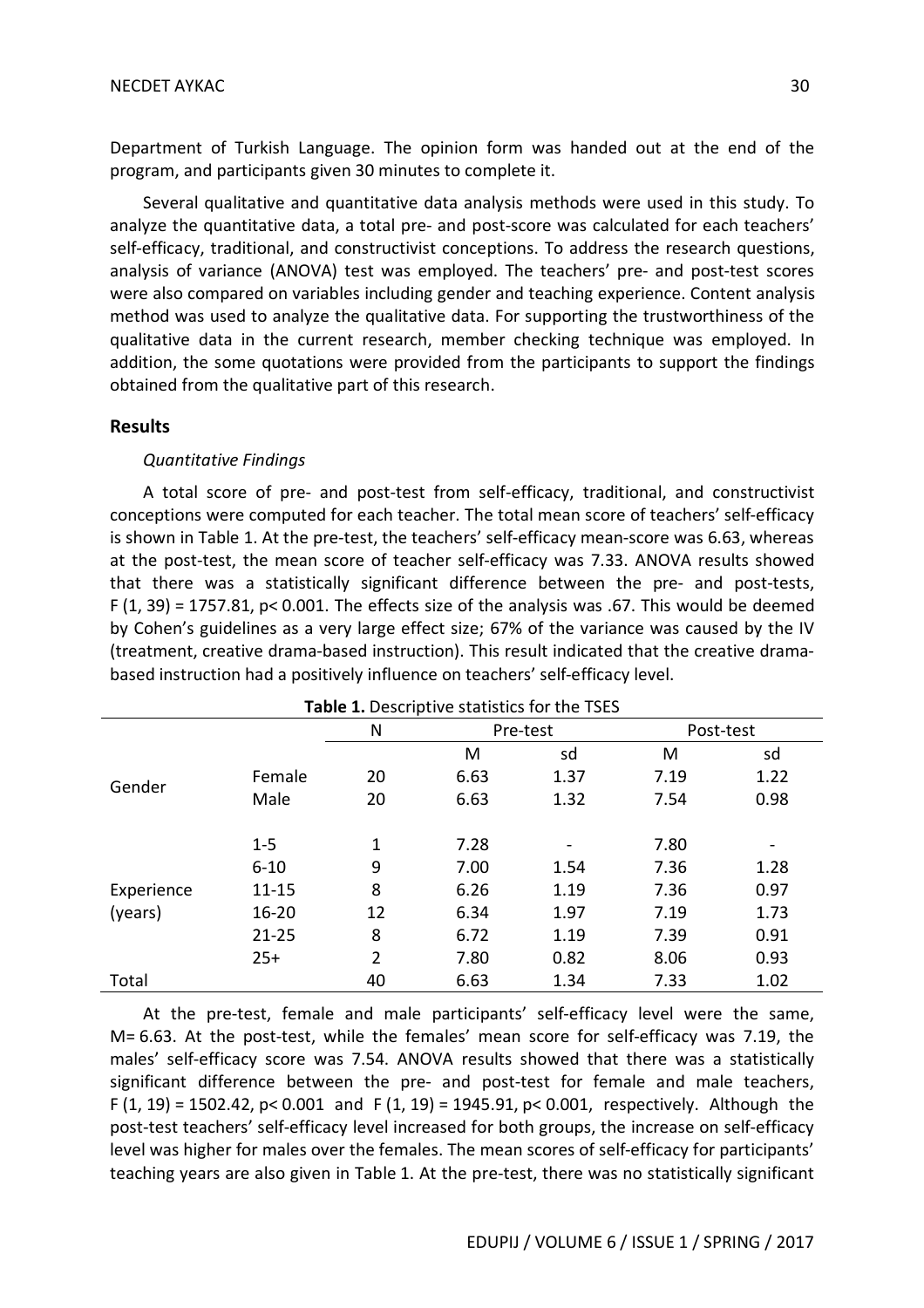difference amongst groups (F  $(5, 34) = 0.58$ , p $> 0.05$ ). However, there was an increase to the mean scores of self-efficacy for participants who had various levels of teaching experience at the post-test. The increase was seen for those who had taught for 1-5 years (up from 7.28 to 7.80), for 6-10 years (from 7.00 to 7.36), for 11-15 years (from 6.26 to 7.36), for 16-20 years (from 6.34 to 7.19), for 21-25 years (from 6.72 to 7.39), and for more than 25 years (up from 7.80 to 8.06).

The total mean score of teachers' teaching and learning for traditional and constructivist conceptions is shown in Table 2. At the pre-test, the teachers' traditional and constructivist conceptions were almost at the same level, M= 2.96 and M= 3.00, respectively. ANOVA results showed that there was a statistically significant difference between the pre- and post-test for both types of teacher conceptions,  $F(1, 39) = 2767.11 \text{ p} < 0.001$ , and  $F(1, 39) = 1923.10 \text{ p} < 0.001$ , respectively. While at the post-test, the mean score of the teachers' traditional conceptions decreased to 2.30, and their mean score of constructivist conceptions increased up to 3.77. The effects size of the analysis was .67. This would be deemed by Cohen's guidelines as a very large effect size; 69% of the variance was caused by the IV (treatment, creative drama-based instruction). These results indicated that the creative drama-based program helped the teachers move from the traditional teaching orientation to a more constructivist teaching orientation.

|        |        | N  | Traditional |            | Constructivist |            |  |  |  |  |
|--------|--------|----|-------------|------------|----------------|------------|--|--|--|--|
|        |        |    | Pre-test    | Post-test  | Pre-test       | Post-test  |  |  |  |  |
|        |        |    | $M$ (sd)    | $M$ (sd)   | $M$ (sd)       | $M$ (sd)   |  |  |  |  |
| Gender | Female | 20 | 2.97(1.22)  | 2.41(1.27) | 3.00(0.81)     | 3.77(0.65) |  |  |  |  |
|        | Male   | 20 | 2.95(1.46)  | 2.18(1.79) | 3.01(1.20)     | 3.76(0.82) |  |  |  |  |
| Total  |        | 40 | 2.96(1.46)  | 2.30(1.59) | 3.00(1.00)     | 3.77(0.73) |  |  |  |  |

**Table 2.** Descriptive statistics for the TLCO

## *Qualitative Findings*

Qualitative analysis showed that the primary teachers reported that from the creative drama program they learned new teaching techniques and activities which they would use in their classrooms. Addition to this, the participants said that they had experienced lifelong learning in the program. For instance, music and visual arts teachers, who reported a lack of teaching approaches, said that the creative drama activities focused on teaching playing musical instruments and were quite instructive. They also said that they had benefitted from the program in the area of classroom management skills. The program also gave the teachers an awareness over any perceived lack of professional skills and a feeling for developing their skills. Rather than direct lecturing, they reported using active teaching approaches like creative drama in which their students could learn with fun. They said they had improved their teaching abilities to use creative drama in their classrooms. Lastly they concluded that the materials for activities and approaches experienced on the program were accessible in their schools. Some of the statements given by the participants are as follows:

*Teacher 5:* I think the program will affect my job in a very positive way.

*Teacher 9:* I am looking forward to school to start to apply what I have learned from this program. In particular, in music and arts classes I had thought it not possible to motive students; now I see, thanks to this program, that it can be carried out in effective ways. At the same time, I learned inquiry-based approach and I want to teach it to my students.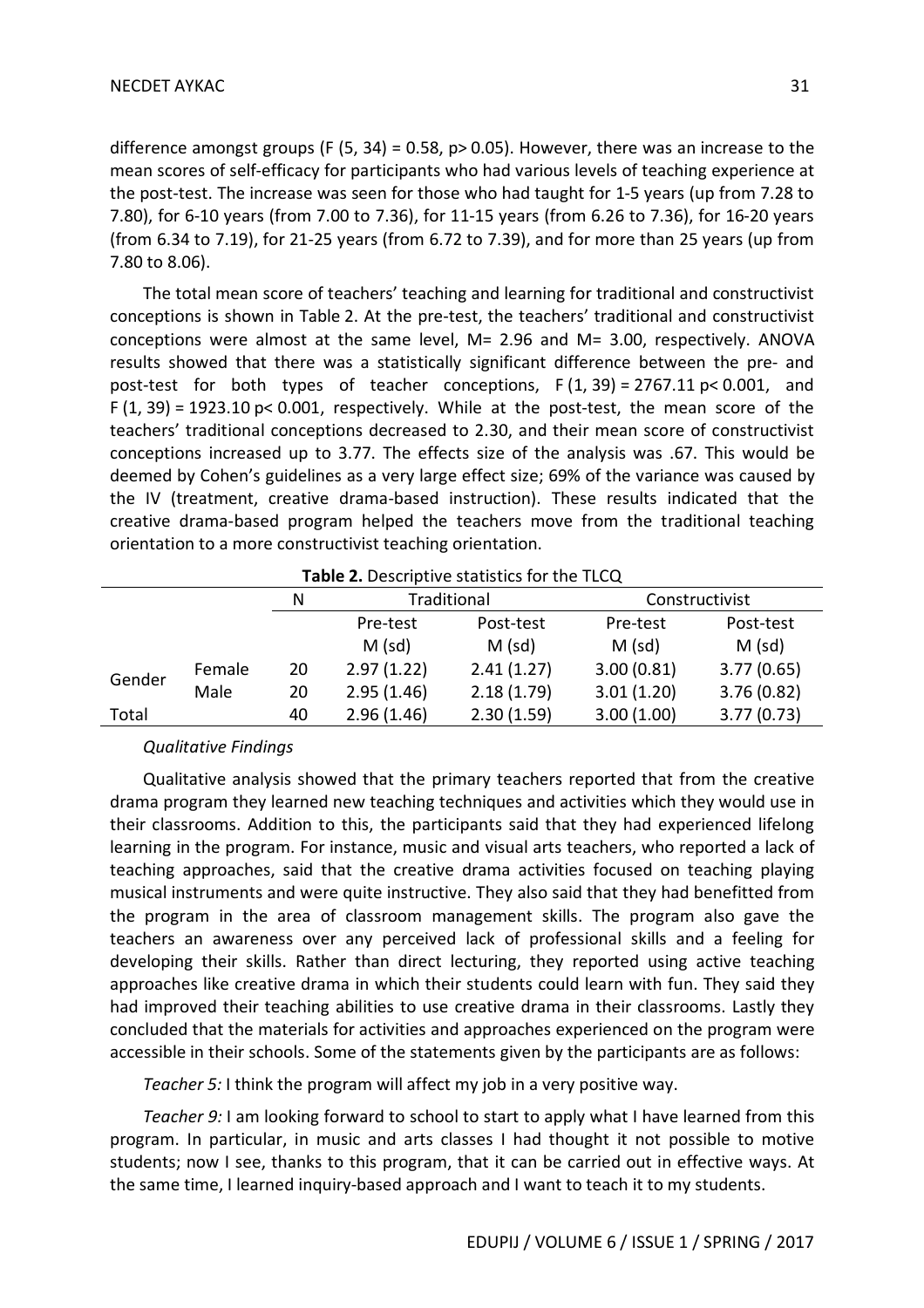*Teacher 17:* Instead lecturing and cluster method with creative drama as completely student-centered and teacher-directed, it seems that classes will be more fun and instructive for students. Classes should no longer be monotonous.

*Teacher 21:* I learned some very creative and different activities. I also came up with many ideas that I think would be more practical and fun activities.

*Teacher 29:* I learned everything I want to apply with my students. I even had so much fun while learning, and I think the children would have fun too.

Participants noted that the effectiveness of the methods and techniques in the programs were appropriate to the school curriculum. They stated that the methods and techniques were especially effective for people with learning difficulties. They described their feelings about the program as mostly happiness, excitement, curiosity, fun, and desire to learn. Some statements from the participants are as follows:

*Teacher 4:* While we were learning, we had fun. I had thought it would be too tiring before. But then I realized I could use these in my lessons to make it fun. I really enjoyed attending the events.

*Teacher 7:* I had not known that I could use drama effectively. At recognition and the implementation of drama, I now see myself as being more effective.

*Teacher 18:* I have the opportunity to learn new methods and techniques to practice. I think that has made me better equipped in this way.

In summation, the teachers stated that the practice of drama helped them to develop active teaching skills. Professionally, the program contributed to their music and rhythm skills and the development of an awareness in applying different activities in teaching. In addition, the participants stated that the program contributed to their time management, communication, experimentation, and different perspectives skills. They concluded that the program contributed in them moving from a traditional approach to a more constructivist approach in teaching and classroom practices.

#### **Conclusion and Discussion**

The results of this study indicate that creative drama-based instruction helped the participant teachers to significantly improve their teaching self-efficacy. At the pre- and posttest, teaching self-efficacy did not vary by gender or the number of years teaching experience; but in the post-test, teaching self-efficacy increased in both groups of variables. This result is important because teacher self-efficacy relates directly to the outcome of education in schools (Gibson & Dembo, 1984; Ross, 1998.

In another study, teacher self-efficacy is correlated to teacher motivation (Tschannen-Moran & Woolfolk-Hoy, 1998). Studies also reported that primary school teachers had more teacher self-efficacy than those in middle and high schools. This showed that primary school teachers had more confidence in class management, communication, and implementing teaching practices than other school level teachers. Studies also reported that teachers who had more than five years teaching experience had more self-efficacy than those with less teaching experience (Tschannen-Moran & Woolfolk-Hoy, 1998). These results may be because of the fact that teachers feel more responsibility in child development and have a better recognition of their students. Altıntas and Kaya (2012) found that teachers who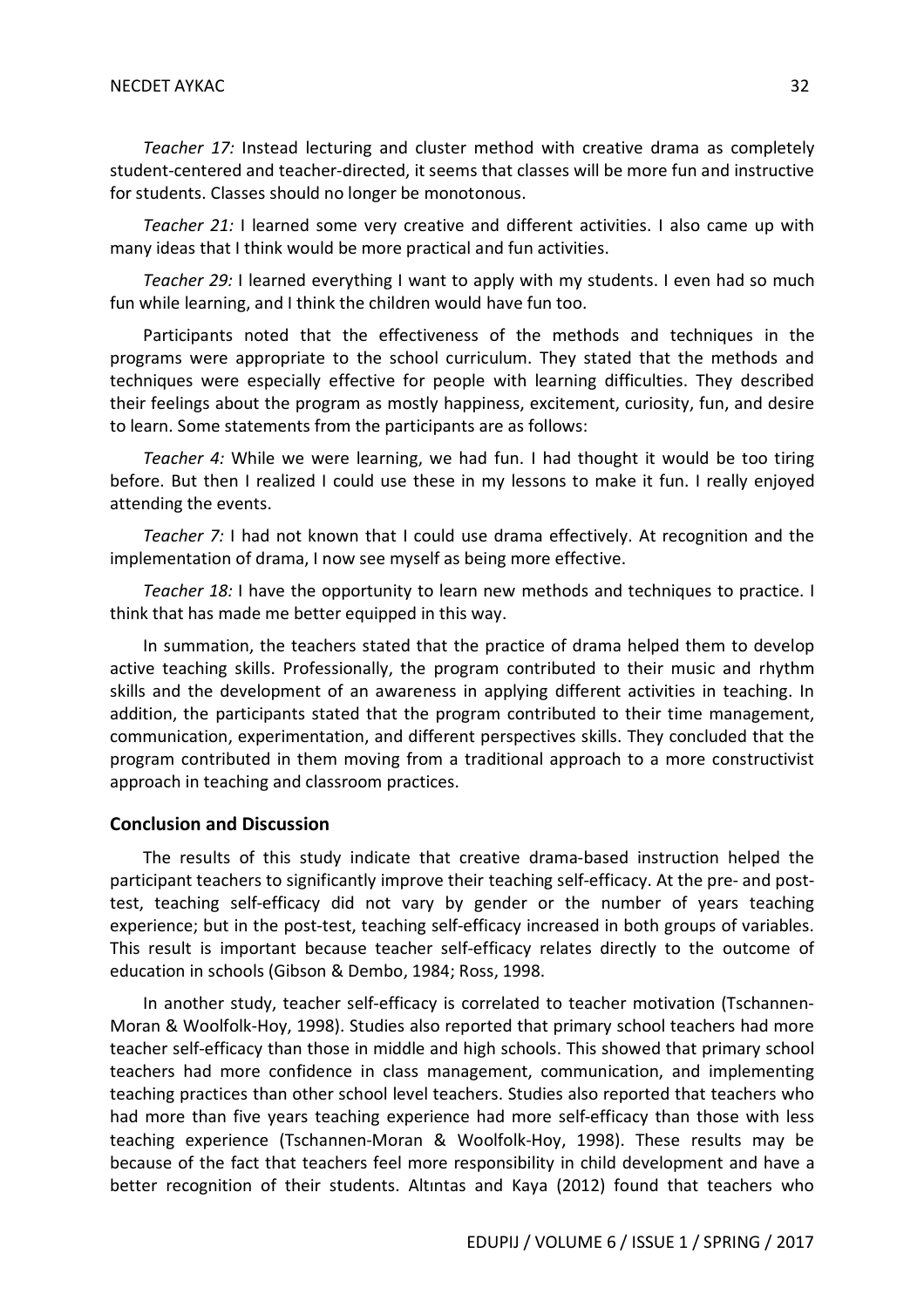participated in creative drama activities had higher self-efficacy than those who did not. Also Cetingoz (2012) reported that pre-service teachers who attended creative drama courses had higher self-efficacy than those who not take any drama course. Consistent with these studies, the results of this current study also indicate that creative drama is an effective way to increase teachers' self-efficacy.

In teachers' teaching and learning conceptions, the teachers scored higher in the constructivist approach at the post-test. This indicated that drama-based instruction had teachers develop a more constructivist approach in their teaching and learning. Consistent with this, teachers had scored lower in the traditional approach at the post-test. This indicated that drama-based instruction led teachers to draw away from a traditional approach in their teaching and learning. In their study with pre-service science teachers, Aydin, Tunca, & Alkın-Sahin (2015) reported that pre-service teachers seemed to have a more constructivist approach in their teaching and learning conceptions. This may be due to the curriculum reform in Turkey towards the constructivist approach in 2005, with teachers reported to have more constructivist approach in teaching and learning. In terms of teaching practices in Turkey, the number of teachers that would adopt the constructivist approach which requests active participation in the learning process and student-centered methods would increase.

The results of this current study indicated that the teachers drew away from a traditional approach and developed a constructivist approach after participating in the drama-based instruction. This indicates that when teachers are provided with professional development opportunities that include active learning, careful design, and their needs, they can improve their self-efficacy and develop a more constructivist approach in their teaching. Such opportunities eventually would be applied in the classrooms by the teachers.

In this current study, qualitative findings support quantitative ones by indicating that teachers were happy to participate in the program and willing to implement what they had learned from the program in their classrooms. For instance, in music and arts classes, in which they felt their teaching methods were lacking, they stated that they gained new methods which they could now apply in their classrooms. This indicated that such programs are helpful for teachers' awareness of their needs and how to overcome the issue. This also shows that teachers developed knowledge in how to use drama in their classrooms and selfefficacy for doing it. Consistent with the results of this study, Selcuk, Calıskan, Sendur, and Yurumezoglu (2015) found that science teachers who participated in an active-teaching program stated that they learned how to use student-centered activities in the classroom and the importance of collaboration in teaching. Also, Freeman, Sullivan, and Fulton (2003) and also Snape and Vettraino (2007) found that drama-based instruction contributed to students' development of identity and social skills. Consequently, drama-based instruction is an effective way to develop learners' social skills, self-efficacy, teaching and learning conceptions, and personal developments. The educational implications from this study are the following:

- Teachers from all levels should be encouraged to participate in seminars including active teaching methods and drama.
- Drama-based instruction should be taught at teacher training courses.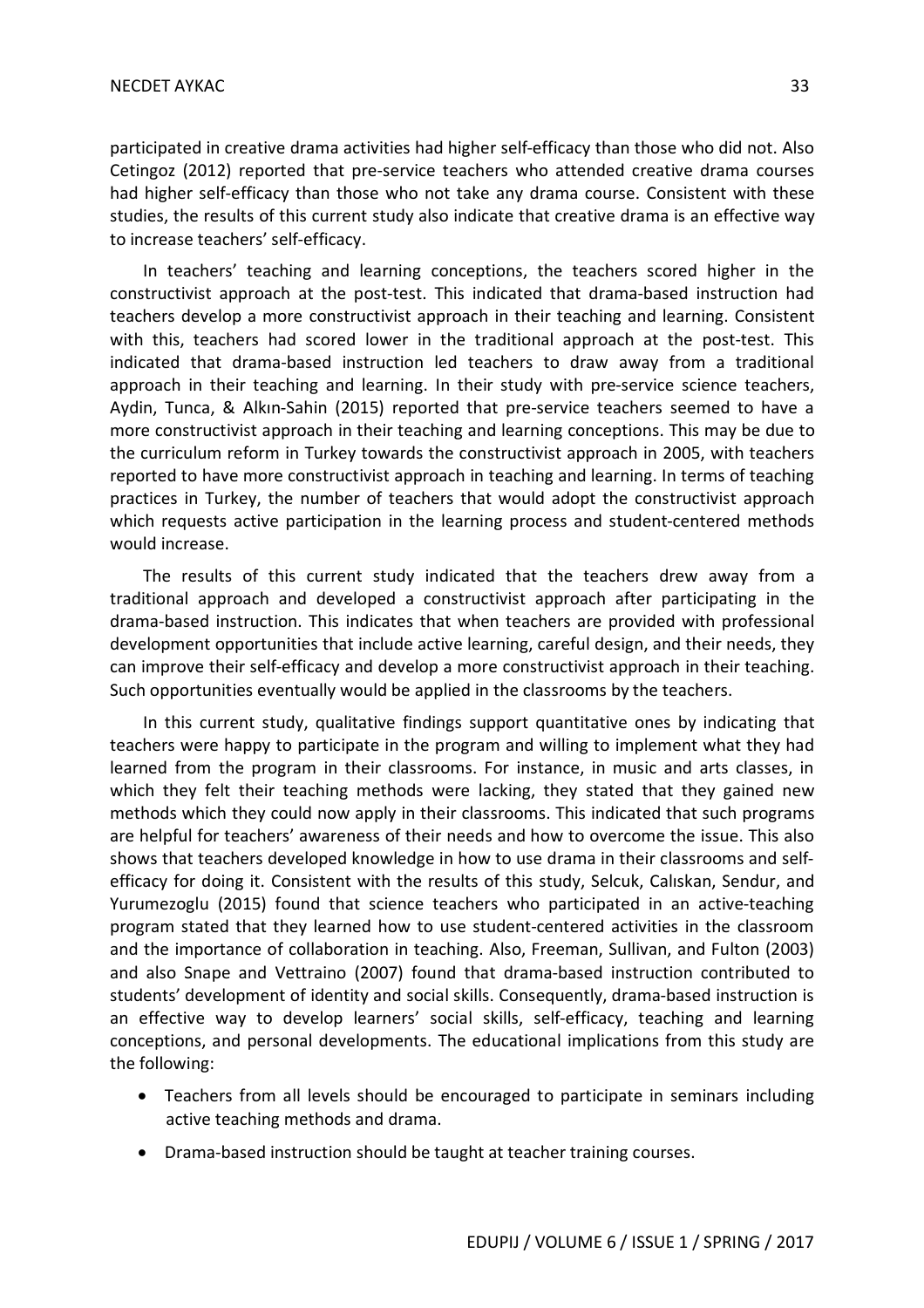- Because some in-service teachers are reluctant to participate in professional development programs, teachers should be rewarded for their participation.
- Teachers from all levels should be promoted to use drama-based instructions in their classrooms.

#### **Notes**

Acknowledgement: We gratefully thank the Turkish Scientific Research Council for financial support (Project No: 115B405)

## **References**

- Abazoglu, I. (2014). Professional development practices and teacher education programs in the world. *International Periodical for the Languages, Literature and History of Turkish or Turkic, 9*(5), 1-46.
- Abazoglu, I., & Tasar, M. F. (2016). Relations of characteristics of science teachers and students with the student achievement in science: A case analysis according to TIMSS 2011 data. *Elementary Education Online, 15*(3), 922-945.
- Adıguzel, O. (2006). *Creative drama.* Ankara. Naturel Press.
- Adıguzel, O. (2012). *Creative drama in education*. Ankara: Naturel Press.
- Akcadag, T. (2010). The training needs of teachers concerning methods and techniques and assessment and evaluation in the primary school curriculum. *Bilig, 53,* 29-50.
- Altıntas, E. & Kaya, H. (2012). Self-qualification and attitudes towards processing of science and technology course by drama method of the prospective science teachers. *Erciyes University Journal of the Institution of Science and Technology, 28*(4), 287-295.
- Annarella, L. A. (1992). *Creative drama in classroom*. ERIC database. Retrieved from http://eric.ed.gov/ERICWebPortal/search/detailmini.jsp?\_nfpb=true&\_&ERICExtSear ch SearchValue 0=ED391206&ERICExtSearch SearchType 0=no&accno=ED391206
- Arieli, B. (2007). *The integration of creative drama into science teaching* (Unpublished Doctoral Dissertation). Manhattan: Kansas State University,
- Aydın, O., Tunca, N., & Alkın-Sahin, S. (2015). Investigation of pre-service science teachers' conceptions of teaching and learning in relation to some variables. *Kastamonu Education Journal, 23*(3), 1331-1346.
- Aykac, N., & Ulubey, O. (2008). Evaluation of the relation between creative drama and constructivism in the 2005 MEB primary school curriculum. *Journal of Creative Drama, 3(*6), 30-46.
- Aypay, A. (2011). The adaptation of the teaching-learning conceptions questionnaire and its relationships with epistemological beliefs. *Educational Sciences: Theory & Practice, 11*(1), 7-29.
- Bandura, A. (1997). *Self-efficacy: The exercise of control.* New York: W. H. Freeman & Company.
- Bas, G. (2014). Evaluation of elementary teachers' teaching-learning conceptions from some variables. *Dicle University Journal of Ziya Gokalp Education Faculty*, 22, 18-30.
- Bas, G., & Beyhan, O. (2013). Correlation between pre-service teachers' teaching-learning conceptions and their student control ideologies. *Hacettepe University Journal of Education Special Issue* (1), 14-26.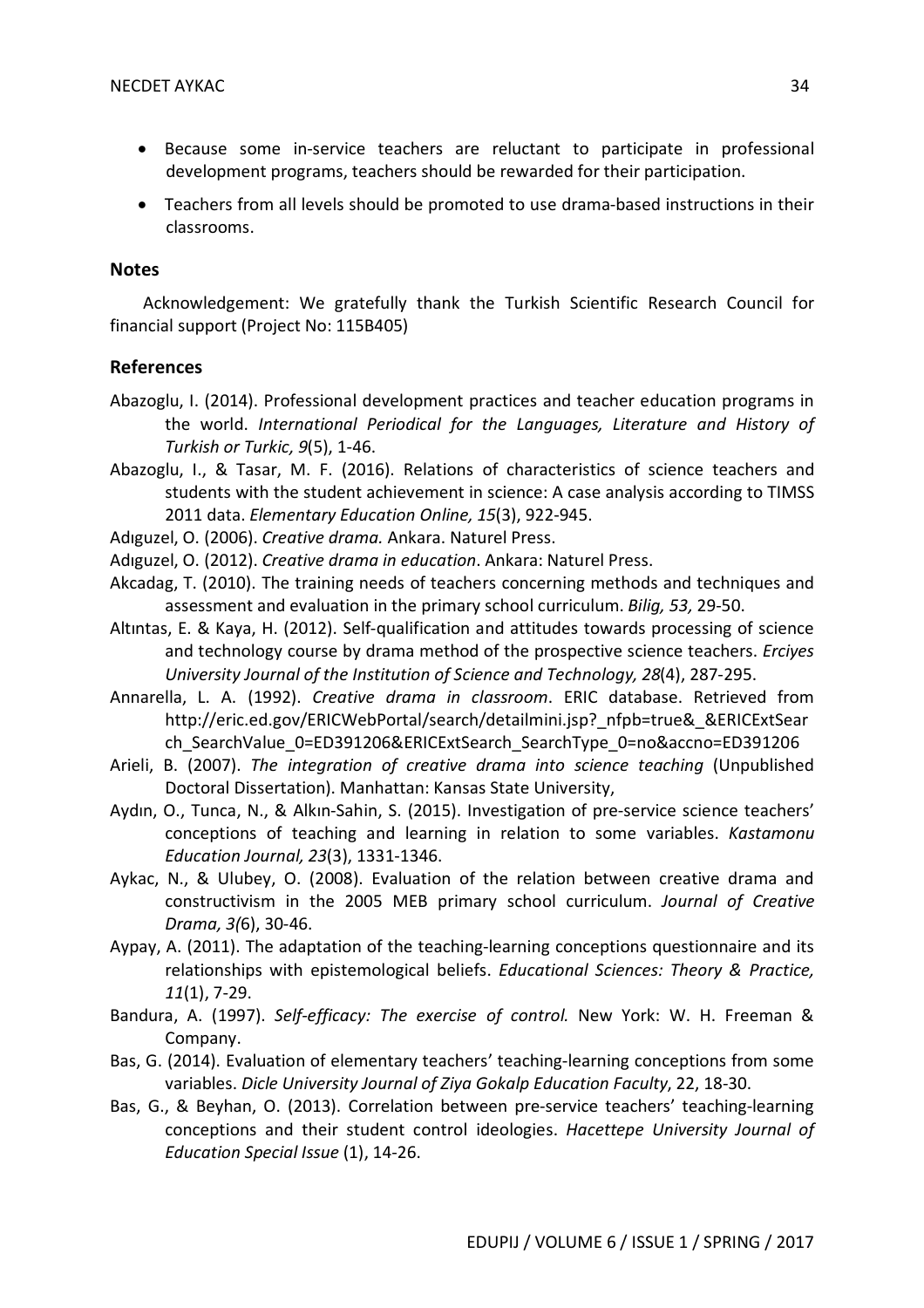- Biggs, J. (1996). Enhancing teaching through constructive alignment. *Higher Education, 32*(3)*,* 347-364.
- Brooks, J. G., & Brooks, M. G. (1999). I*n search of understanding: The case for constructivist classrooms* (Revised ed.). Alexandria, VA: Association for Supervision and Curriculum Development.
- Brouwers, A., & Tomic, W. (2000). A longitudinal study of teacher burnout and perceived self-efficacy in classroom management. *Teaching and Teacher Education, 16,* 239- 253.
- Capa, Y., Cakıroglu, J., & Sarıkaya, H. (2005). The development and validation of a Turkish version of teachers' sense of efficacy scale. *Education and Science, 30*(137), 74-81.
- Cetingoz, D. (2012). Pre-school prospective teachers' self-efficacy levels on using the creative drama methods. *Hacettepe University Journal of Education, 42,* 131-142.
- Chan, K. W., & Elliott, R. G. (2004). Relational analysis of personal epistemology and conceptions about teaching and learning. *Teaching and Teacher Education, 20*(8)*,* 817-831.
- Creswell, J. W. (2003). *Research design qualitative quantitative and mixed methods approaches.* London New Delhi: SAGE Publication.
- Danielson, T. R. (1992). *Evaluating the ability of drama based instruction to influence the socialization of tenth grade English*. New York: National Arts Education Research Center. (ERIC Documentation Reproduction Service No. ED 367000).
- Darling-Hammond, L. & McLaughlin, M. W. (2011). Policies that support professional development in an era of reform. *Kappan, 92*(6), 81-92.
- Dogan, N., Cakıroglu, J., Cavus, S., Bilican, K., & Arslan, O. (2011). Developing science teachers' nature of science views: Effects of in-service teacher education program *Hacettepe University Journal of Education, 40,* 127-139.
- Dupont, S. (1992). The effectiveness of creative drama as an instructional strategy to enhance the reading comprehension skills of fifth grade remedial readers. *Reading Research and Instruction, 31*(3), 41-52.
- Fer, S., & Cırık, I. (2007). *Constructivist leaning: From theory to practice.* Istanbul: Morpa Press.
- Freeman, G. D., Sullivan, K., & Fulton, C. R. (2003). Effects of creative drama on self-concept, social skills, and problem behavior. *Journal of Educational Research, 96*(3)*,* 131-139.
- Gibson, S., & Dembo, M. (1984). Teacher efficacy: A construct validation. *Journal of Educational Psychology, 76*(4), 569-582.
- Henson, R. K. (2001, January). *Teacher self-efficacy: Substantive implications and measurement dilemmas.* Paper presented at the Annual Meeting of the Educational Research Exchange, Texas.
- İlgan, A. (2013). Effective professional development for teachers, *Usak University Journal of Social Science, Special Issue,* 41-56.
- Jones, M. G., & Brader-Araje, L. (2002). The impact of constructivism on education: Language, discourse and meaning. *American Communication Journal, 5*(3), 1-10.
- Ødegaard, M. (2002). Dramatic science. A critical review of drama in science education, *Studies in Science Education, 39*(1)*,* 75-101.
- Oguz, A. (2011). Preservice teachers' conceptions of teaching and learning and democracy values [Ogretmen adaylarının demokratik degerleri ile ogretme ve ogrenme anlayısları]. *Degerler Egitimi Dergisi, 9*(22), 139-160.